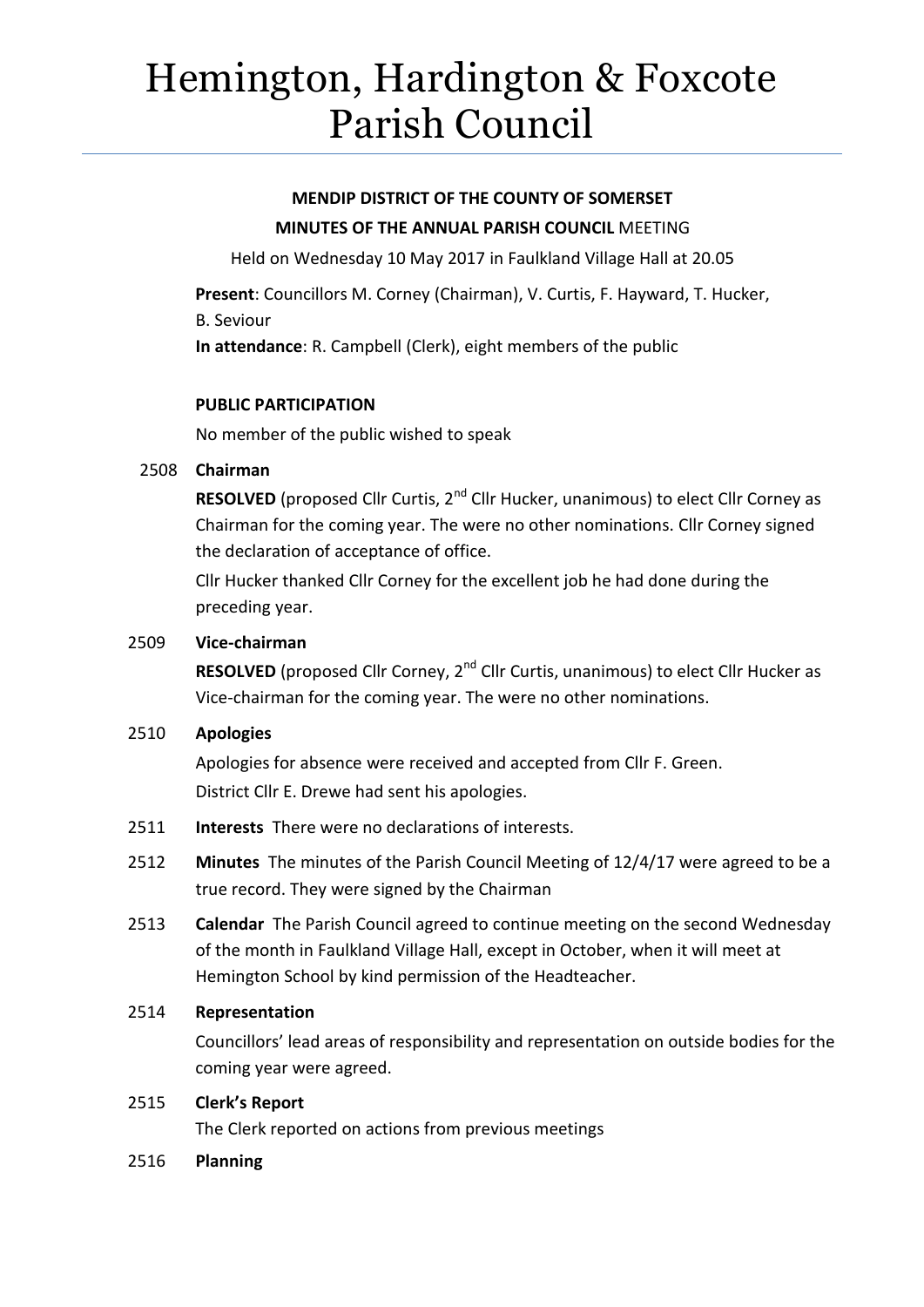# (a) Applications

| 2017/0893/HSE<br>26/04/2017                                                                                   | 4 The Retreat Foxcote<br>Radstock BA3 5YF | First floor extension over<br>rear ground floor extension                            |
|---------------------------------------------------------------------------------------------------------------|-------------------------------------------|--------------------------------------------------------------------------------------|
| <b>RESOLVED to recommend</b><br>approval (proposed Cllr<br>Corney, 2 <sup>nd</sup> Cllr Hucker,<br>unanimous) |                                           | to create third bedroom;<br>alteration of garage to form<br>ancillary accommodation. |

It was agreed to hold consideration of the following application over until 14 June, a time extension from the planning officer having been obtained:

| Revised application<br>05/05/2017 | Land North of Faulkland<br>High Street, Faulkland | Proposed eight dwellings<br>with associated access. |
|-----------------------------------|---------------------------------------------------|-----------------------------------------------------|
| 2017/0395/FUL                     |                                                   |                                                     |
| 02/03/2017                        |                                                   |                                                     |

#### (b) Planning decisions None

(c) Enforcement Mendip will investigate the new driveway at Rose Cottage, High Street. An application at this property which included new access had been refused the previous year.

#### 2517 **Highways**

# (a) Reinstatement of centre white at Faulkland

Cllr Hucker considered that the lack of a centre white line had slowed traffic. Councillors discussed the merits of white line vs. no white line or white line only at the ends but not in the centre of Faulkland. To be a 14 June agenda item for decision. The Clerk to post the plan on both notice boards

(b) Yellow lines in Faulkland High Street

Standing orders were suspended to allow public comment. A number of parishioners were concerned that if yellow lines were installed they might be unable to park outside their houses. Comments invited until end July. The Clerk to post the plan on both notice boards

(c) Actions agreed with Highways' Traffic Engineer The Parish Council was content for junction improvements at Fulwell Lane and Black Hill to go ahead. It was also happy for new signage at Tuckers Grave and Hassage Crossroads to go ahead, subject to the landlady of Tuckers Grave Inn being content. Other items to be held.

(d) Highway maintenance The Clerk to chase the date for a meeting with Highways Superintendent Graham Gibson.

#### 2518 **Rights of way**

The Clerk to chase for a map of the proposed diversion of Burnt Hill Lane.

#### 2519 **Defibrillator**

No funding update.

#### 2520 **The Exchange**

Cllr Corney and Curtis will try to get the shelving in place by the beginning of June.